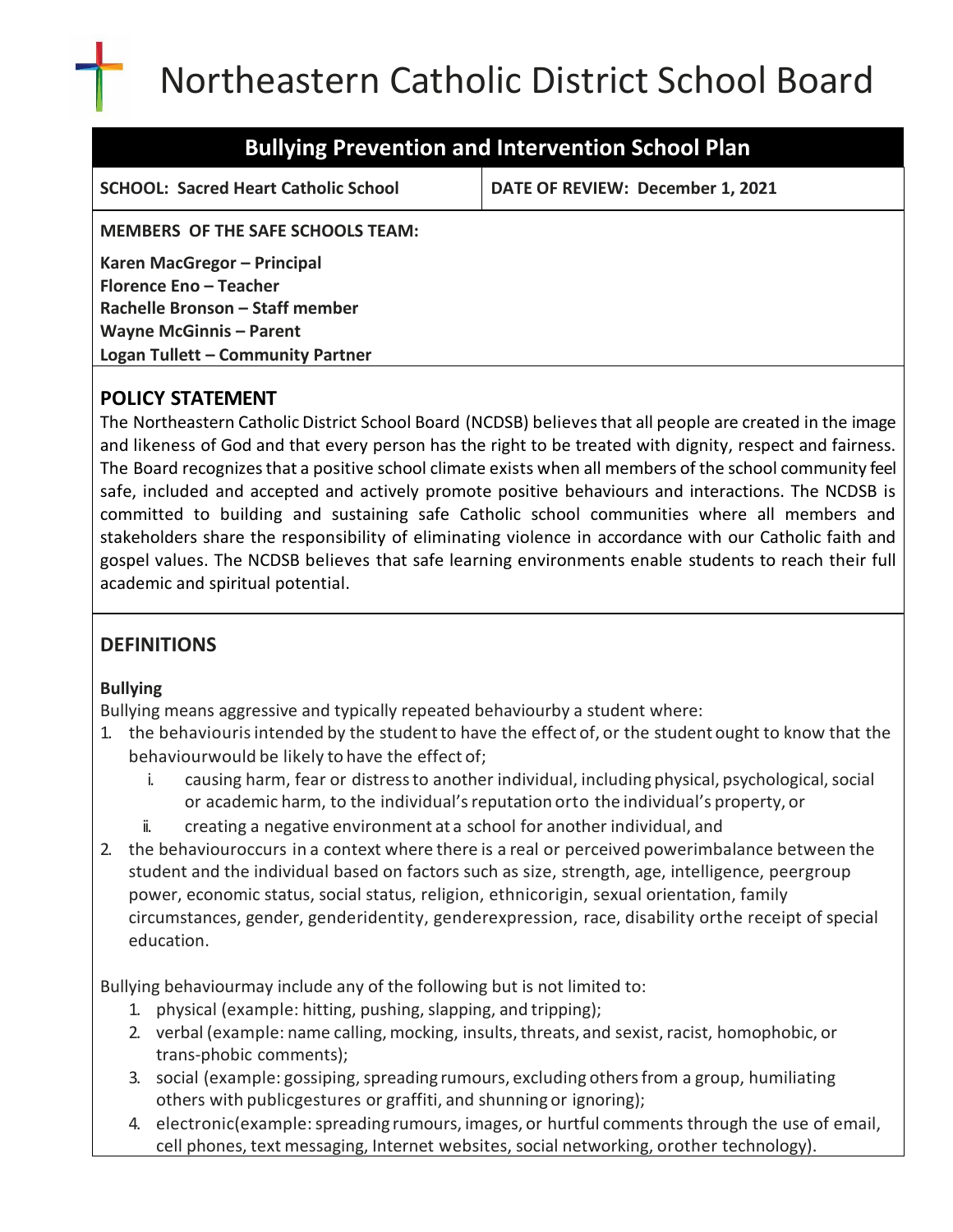#### **Cyber Bullying**

Cyber-bullying includes bullying by electronicmeans, which may include:

- 1. creating a web page or a blog in which the creator assumesthe identity of another person;
- 2. impersonating another person as the author of content or messages posted on the internet;

communicating material electronically tomore than one individual or postingmaterial on a website that may be accessed by one or more individuals.

## **AWARENESS STRATEGIES**

- School climate surveys are completed a minimum of every two years and results are shared publicly. Our next school climate survey is scheduled for December 2021
- The Code of Conduct is reviewed and shared with a broad range of stakeholders on an annual basis. Ongoing communication of expected behaviours, including a focus on defining bullying, is accomplished through announcements, classroom visits, student assemblies, parent communications, and through various council meetings andactivities.
- Bullying Prevention week is celebrated actively by the Board and its schools, beginning the third Sunday in November. This year we plan to do daily announcements and classroom activities.
- All schools have Safe Schools Teams who review school-based datato identify areas of concern related to bullying, and implement strategies to reduce incidences and provide ongoing support and learning for students.

## **PREVENTATIVE STRATEGIES AND PROGRAMS**

## **Student and Classroom Level**

- Provide opportunities forstudents to talk about bullying and define unacceptable behaviours.
- Involve students in establishing classroom rules to prevent bullying and to support a positive and welcoming classroomenvironment.
- Provide and regularly reinforce clear expectations for appropriate student behavior.
- Reward positive behaviouras a reinforcement strategy.
- Consistently enforce school-wide rules and practices to promote positive behaviour.
- Communicate regularly with parents to reinforce expectations.
- Connect with parents/guardians when inappropriate behaviouroccurs.
- Develop individual intervention plans for students as needed, with the support of various school personnel.
- Embed the principles of respect, equity and inclusive education through curriculum resources and classroom practices, including links to the Ontario CatholicGraduate Expectations.
- Support social‐emotional learning to build and practices healthy relationship skills through various classroom activities and events, including the active exploration and celebration of the NCDSB Virtues program.
- Connect with community partners to offer unique learning experiences to students in support of establishing social-emotional learning skills and healthy relationships (i.e. Roots of Empathy).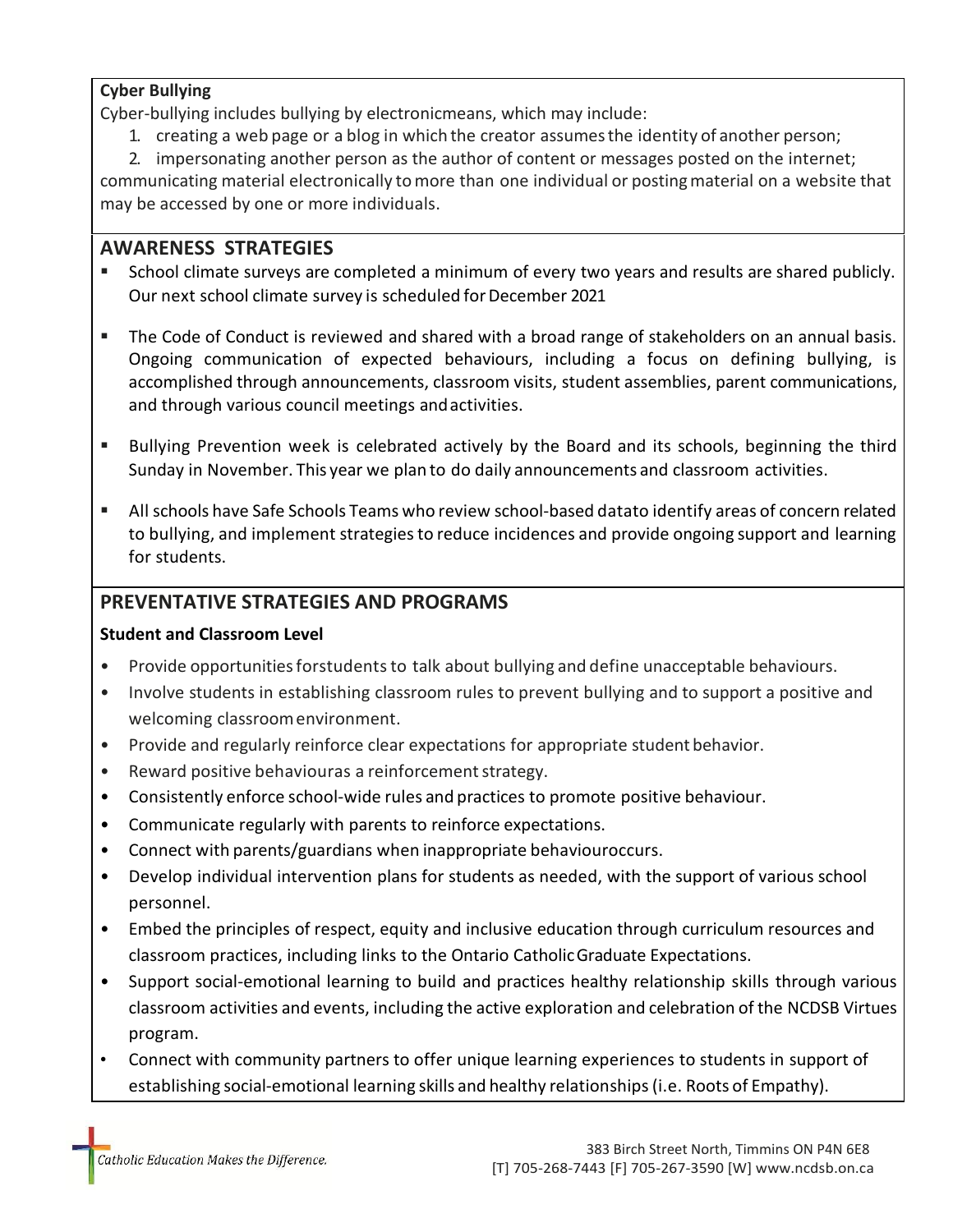#### **School and Community Level**

- Establish and regularly communicate school rules regarding behaviour, including a school Code of Conduct that is shared with students, staff,parents, and community members.
- Establish a Safe Schools Team who reviews local school data and develops bullying prevention and intervention plans.
- Provide training for staff on a variety of themes including responding and reporting to incidents, and identifying and responding to bullying behaviour.
- Conduct school climate surveys and use the data to celebrate progress and establish future goals.
- Review and refine the school's student supervision plan, ensuring known areas of concern are appropriately addressed.
- Actively explore and celebrate the NCDSB Virtues with school‐based activities and events.
- Develop a variety of community partnerships to support school programs, including those that promote the development of healthy relationships and foster Catholicfaith development.
- Create and promote a safe process for reporting bullying, and ensure all school community members are aware of the process.
- Support student-lead initiatives, activities, and co-curricular clubs that intend to reduce bullying, promote well‐being, and demonstrate equity and inclusivity (i.e. Anti‐bullying pledges, Pink Shirt Day, Kindness campaign, etc.).
- Establish opportunities for student recognition to celebrate positive contributions to the school community (i.e. NCDSBVirtues awards, student leadership awards, etc.).

# **INTERVENTIONAND SUPPORT STRATEGIES**

- Reporting incidents of bullying is the responsibility of all students and staff. Reported incidents of bullying will be investigated and addressed through the teacher and/or principal/vice‐principal.
- Incidents of bullying will be followed up with the students involved and their parents/guardians, the students' teachers, and other school staff and community partners whereappropriate.
- In line with school board procedures, when addressing incidents of bullying, a progressive discipline approach will be applied, which could include the following forstudents who engage in bullying:
	- review of expectations;
	- written work assignment with a learning component relevant to the behaviour;
	- direct skills instruction, with opportunities to practice and receive feedback;
	- peermentoring;
	- detention;
	- peermediation;
	- restorative justice;
	- referrals for consultation;
	- classroom or school transfer;
	- suspension;
	- expulsion.